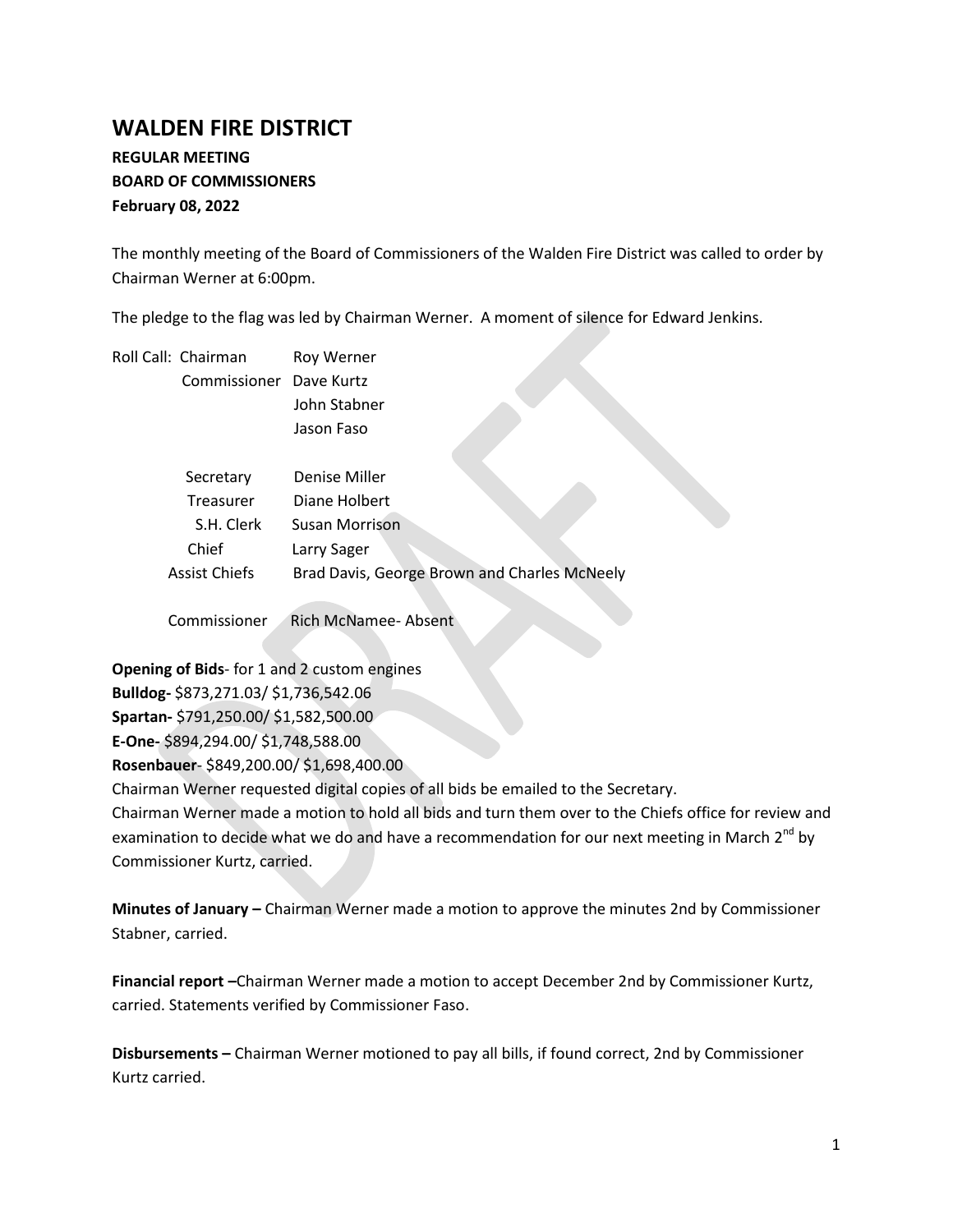**Correspondence**- Chairman Werner made a motion to hold over to new business 2<sup>nd</sup> by Commissioner Kurtz, carried.

Received**:**  WFD (new members) VC (hall use) St Baldrick's (hall use) Honor Flight (hall use)

## **CHIEFS' MONTHLY REPORT:**

FOR THE MONTH OF January 2022 DATE: 1/31/2022

COMPLETED BY: L. Sager

Number of Alarms calls for January 31

1. Personnel

a. All members have been notified about the OSHA.

b. Bailout has been completed for 2021. Working on 2022. We will be get new bailout devices to go with the new harnesses.

c. Took in 4 new members. Arson back ground checks sent in. All came back negative.

· New Purchase reqs. Physicals and Maintenance do we need to follow the new police on procurement form.

· Went over Denise LOASAP. May need to talk about this in executive session.

2. Training

- a. 4 members looking to start BEFO.
- b. Working on getting a number of member up to swift water class
- c. All of 2021 training entered in system.

3. Maintenance

A. E236 @ bulldog for repairs from service

B. T-240 ladder pipe nozzle will need repair. Campbell freightliner will be handling this.

C.

4. Requests for Apparatus Leaving District:

a. None at this time.

5. Upcoming goals: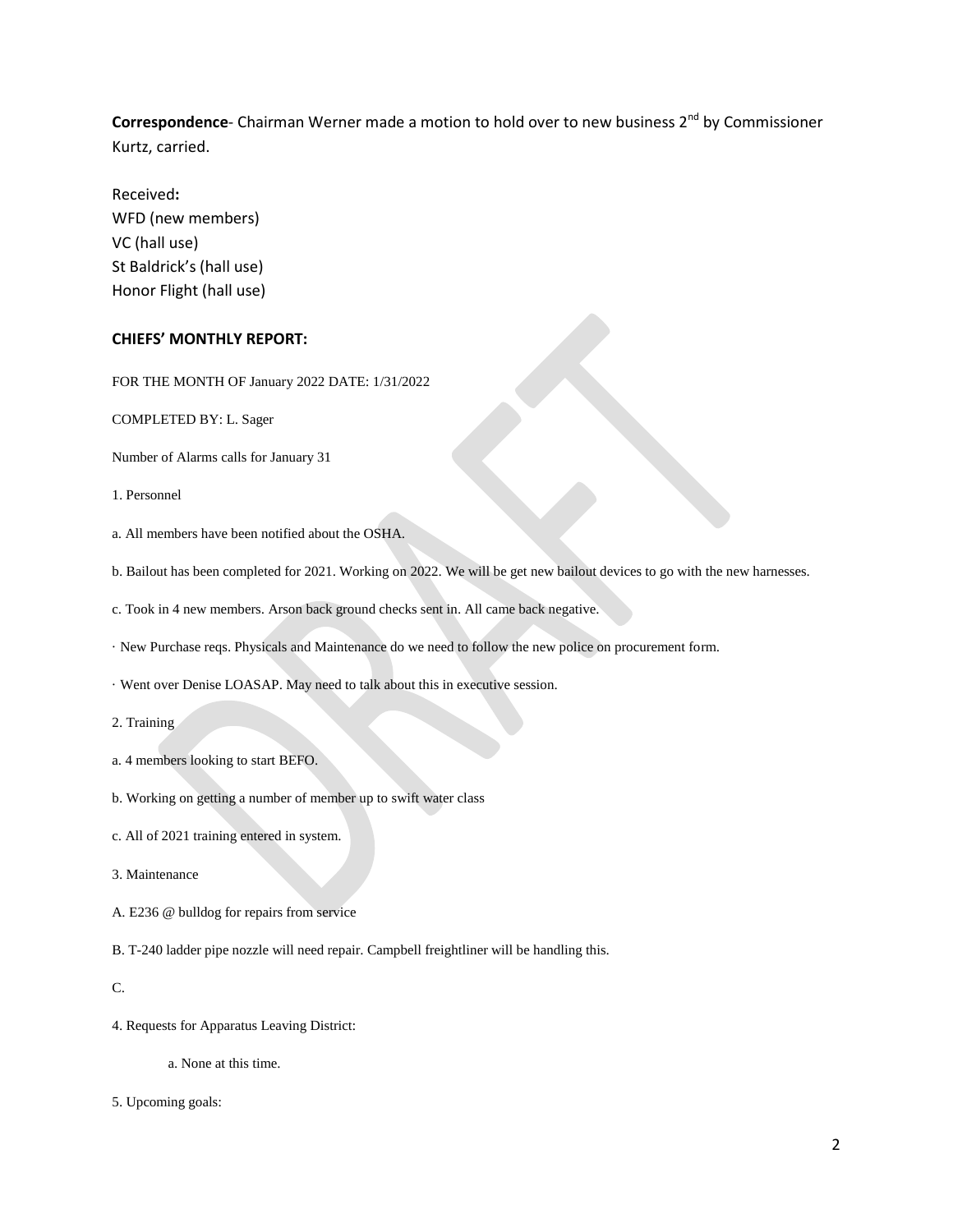A. All tablets that were ordered by Mike are in-service. Still having the same problem as the IPads. (The tablet is off when the officer gets on to go to a call)

B. Chief Davis is working with the Captain Faso on painting the trailer hitches and trailer so there is no mix up on witch ball goes were. They are also finishing the work bench project started last year and never done in the bay. He is also handling the presser washer that has been out of service for a few months.

C. Canceled hose order due to no need at this time. When new engines are slated to be ordered we will look into get them outfitted with new hose at that time.

D. Ex. Chief uniform need to clear up what they get when they go out.

6. 90 Day goals

a) Gear order for members.

b) Making a list of members that need a uniform.

7. Purchase Requests

Chairman Werner states that the Ex Chiefs Badge is to remain the same as prior badges. Chairman Werner made a motion to surplus the Heavy Duty Diamondback bed cover at a minimum bid of \$700.00 2<sup>nd</sup> by Commissioner Faso, carried. The 20 helmets have no value.

#### **Social Hall report**:

| Name           | Date          | Contract# | Deposit | <b>Rental Fee</b> | Resid | Non Res | Member | <b>NFP</b> |
|----------------|---------------|-----------|---------|-------------------|-------|---------|--------|------------|
|                |               |           |         |                   |       |         |        |            |
| <b>BOFC</b>    | Jan 13        |           |         |                   |       |         |        |            |
|                | Jan 15        | 364       | \$200   | \$375             | Χ     |         |        |            |
|                | Jan 16        | 367       | \$200   | \$300             | Χ     |         |        |            |
| WFD blooddrive | Jan 24        |           |         |                   |       |         |        |            |
|                | <b>Jan 29</b> |           | \$200   | \$0               |       |         | х      |            |

Adam repaired the wall in the social hall; however the paint does not match. Susan states she has a request from Dave Acevedo looking to rent the kitchen a couple days during the week for food prep, for their Food Truck business, if this was something she was going to be able to handle, as the board members wouldn't have the availability to assist. After discussion Commissioner Faso made a motion to charge \$900.00 a month capped at 4hours a day, 2 days a week 2<sup>nd</sup> by Chairman Werner, one opposed. Roll Call Vote-

Chairman Werner- yes

Commissioner Kurtz- yes

Commissioner Stabner- no

Commissioner Faso- yes

Commissioner McNamee- absent, motion carried.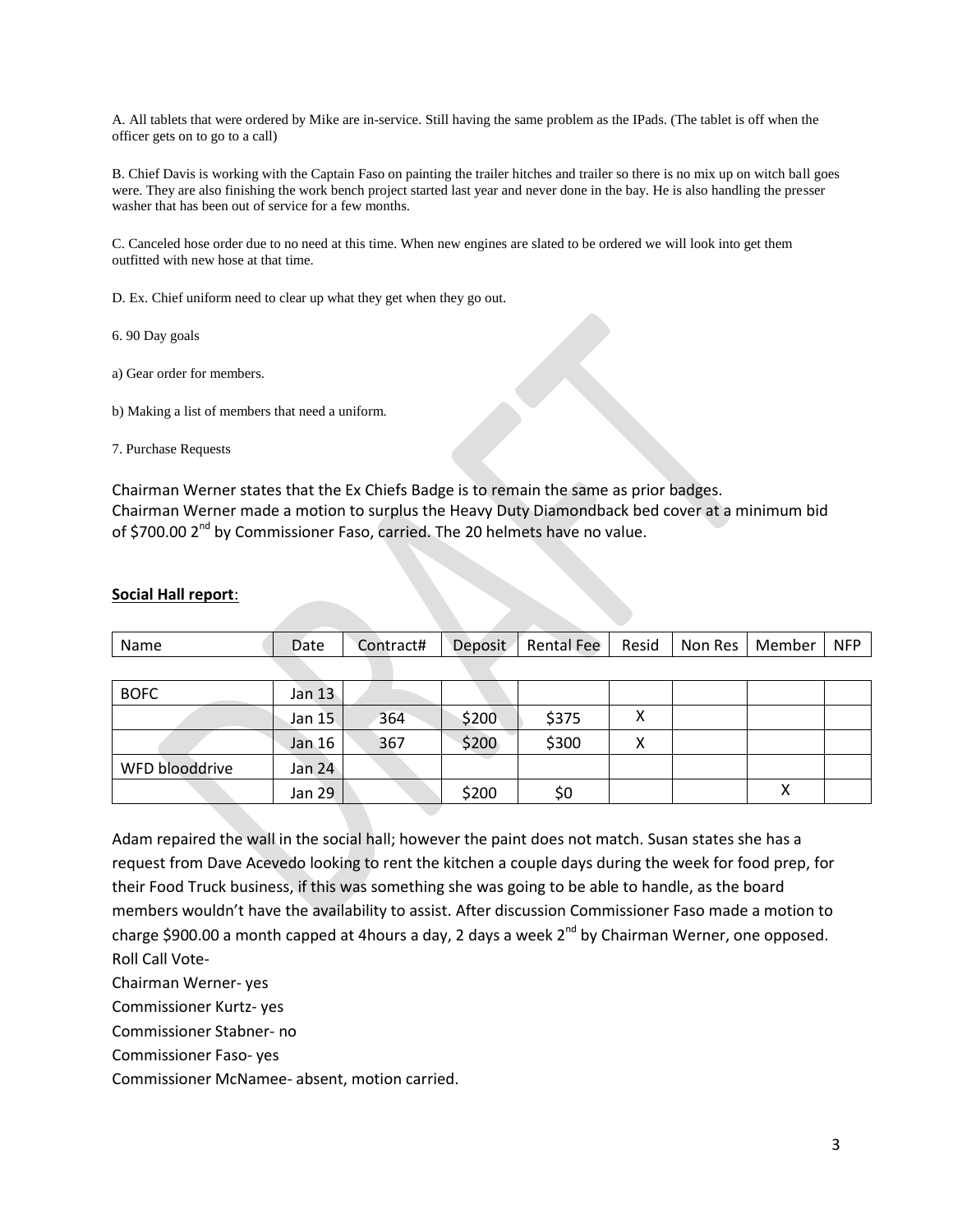# **Old Business:**

- **a. Legal Issues-** Cornwall suit has been resolved
- **b. Apparatus-** Chairman Werner states for the record he makes a motion to change the opening of the bids from January  $24^{th}$  to February  $8^{th}$  6pm  $2^{nd}$  Commissioner Faso, carried.
- **c. Misc. –** Chairman Werner states that the Purchase Rec's are for physical items that need to obtained, there is no need to fill one for services rendered such as maintenance on a vehicle. Chairman Werner mentioned that Physicals will be held on March 30<sup>th</sup> and April 6<sup>th</sup> @ 6pm.

# **New Business:**

# **Correspondence:**

**Valley Central-** Chairman Werner made a motion to allow All Night Grad use the social hall and follow all the rules and regulations on March 25<sup>th</sup> and April 7<sup>th</sup> waive the fee 2<sup>nd</sup> by Commissioner Stabner, carried. **Hudson Valley Honor Flight-** Chairman Werner made a motion to allow use of the social hall on March  $27<sup>th</sup>$  11a-5p waiving fees  $2<sup>nd</sup>$  by Commissioner Stabner, carried.

**St. Baldrick's**- Chairman Werner made a motion to allow use of the social on April 23<sup>rd</sup> waiving the fee 2<sup>nd</sup> by Commissioner Stabner, carried.

## **Resolutions-**

## **Walden Fire District Resolution of the Board of Fire Commissioners Resolution Number: 22-01**

*In the matter of approving the 2021 certified points* 

WHEREAS, the Fire District is the sponsor of a Length of Service Award Program (LOSAP) on behalf of the Walden Fire Department in accordance with Article 11-A of the New York State General Municipal Law (GML); and

WHEREAS, as required by GML § 219-a(2)(c), the Walden Fire Department has submitted the attached list, certified under oath, of active members of the Fire Department, indicating those volunteers who earned at least fifty points during 2021 to qualify for service credit; and

WHEREAS, the certification made by the Fire Department includes a statement that the points recorded on the attached list have been tabulated in accordance with the Point System adopted by the Fire District to be in effect during calendar year 2021, and to the best of the knowledge of the Fire Department, is a true and accurate reflection of the activities performed by the active members; and WHEREAS, GML § 219-a(2)(d) requires the Board of Fire Commissioners (Board) to review and approve the attached list, then return it to the Fire Department to be posted for thirty days; and

WHEREAS, the Board has completed its review of the attached list; NOW, THEREFORE BE IT

RESOLVED, that the Board of Fire Commissioners approves the attached list of volunteer firefighters of the Walden Fire Department and the points earned by these firefighters during calendar year 2021; and be it further

RESOLVED, that a copy of this adopted resolution and the attached list shall be returned to the Fire Department for posting for a minimum of thirty days.

Commissioner Werner raised the motion to approve, Commissioner Faso seconded the motion, and upon roll call the vote of the Board was as follows:

- Commissioner Werner Aye / Nay / Absent
- Commissioner Kurtz Aye / Nay / Absent

Commissioner Stabner Aye / Nay / Absent

Commissioner Faso Aye / Nay / Absent

Commissioner McNamee Aye / Nay / Absent

The resolution was thereupon declared duly adopted. Dated: February 8, 2022

Certified by Fire District Secretary (signature or seal): Denise Miller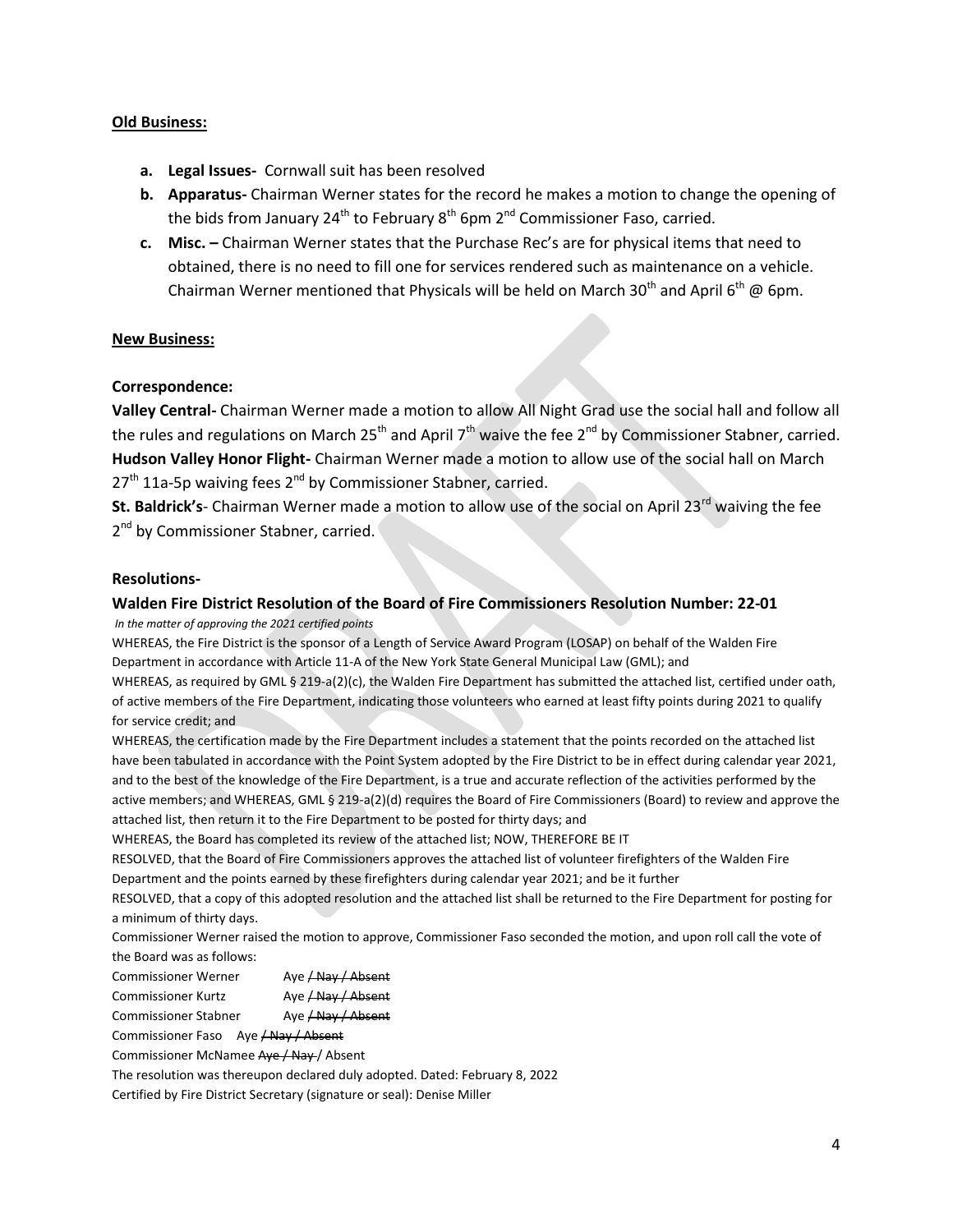**New Members-** Chairman Werner made a motion to accept John Bond, Luis Gomez, Steve Scholl and Joshua Jimenez, pending physicals and/or ABC,  $2^{nd}$  by Commissioner Faso, carried. Social Members- need to be invited to functions.

New applicants are not covered and are not and active member until they are brought before the commissioners meeting and approved by the Board.

Miscellaneous- Chairman Werner would like to have the website updated if we can get a list of all current officers and pictures.

Chairman Werner discussed the updated on LODD benefit, there will be a posting on the bulletin.

Chairman Werner made a motion to start scanning reports in to the computer, to eliminate paper to storage 2<sup>nd</sup> by Commissioner Faso, carried. Commissioner Kurtz was reassured that this would be handled by the Secretary only.

Commissioner Faso states that Bob Lynn, Brad Davis and Paul Pullar have all reach the 3,000 runs would like to see them awarded for their achievement. Chairman Werner states that he will talk to Tim and discussion the options.

Chairman Werner made a motion to replace 7 lights above the cascade system and the mechanical room with LED's @ \$4,598.00 and replace parking lot light @ \$562.98  $2^{nd}$  by Commissioner Faso, carried.

Commissioner Faso states he would like to replace the Keurig machine in the Ready Room Chief Sager says he will send it back to the company and have it replace before purchasing a new one. Also the department would to have one wall finished painted the red color. J. Faso to handle.

Commissioner Kurtz requests a letter be sent to KVI updating the list of officers to approve purchases. After discussion the list will consist of the 5 Commissioners and the Chief.

Chairman Werner requests a letter be sent to CBH asking them to fill the display cabinet in the hallway.

## **Public Comment- none**

**Executive Session-** Chairman Werner motioned for an executive session at 7:55pm; pursuant to Public Officers Law Article 7 section 105 (f) for personnel, 2<sup>nd</sup> by Commissioner Stabner, carried. Chairman Werner made a motion to open the meeting at 8:17pm,  $2^{nd}$  by Commissioner Faso, carried.

Chairman Werner requests a letter be sent to William Eckert asking him to attend the next Board meeting March 8<sup>th</sup> at 6pm.